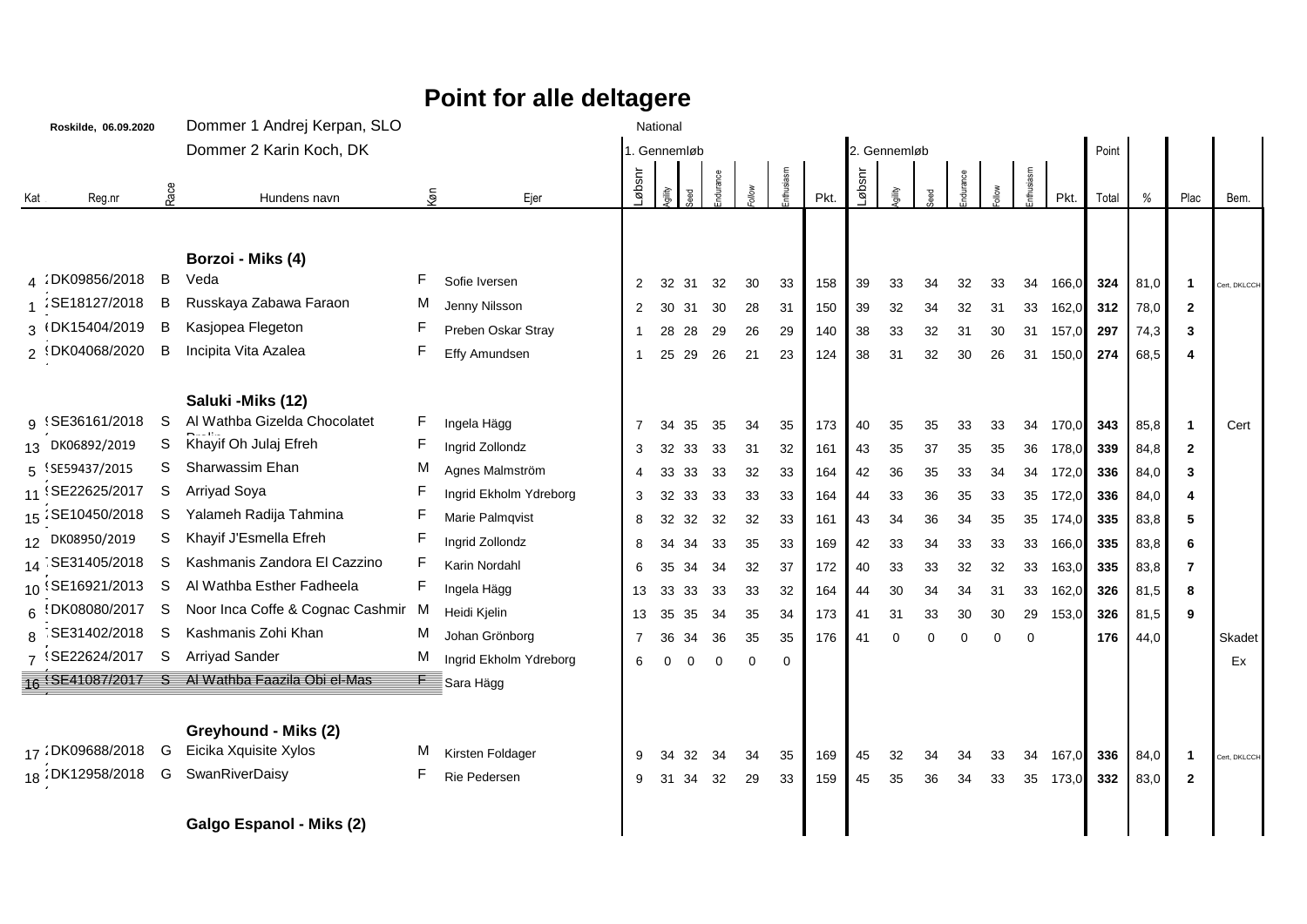| 21:DK17732/2018      |   | GA Caritas Palesio Ojoghina                 |   | Preben Oskar Stray               | 10               | 35 | 35    | 35 | 35 | 35 | 175 | 46 | 37          | 36       | 35       | 35       | 35          | 178,0 | 353   | 88,3 |                | Cert |
|----------------------|---|---------------------------------------------|---|----------------------------------|------------------|----|-------|----|----|----|-----|----|-------------|----------|----------|----------|-------------|-------|-------|------|----------------|------|
| 19 DK02197/2019      |   | GA Rabilargo's Eloy                         | M | Preben Oskar Stray               | 10               |    | 33 34 | 35 | 32 | 34 | 168 | 46 | 35          | 33       | 35       | 33       | 33          | 152,1 | 320,1 | 80,0 | $\overline{2}$ |      |
| 20 DK08129/2018      |   | GA Magh Itha's Belinda                      | E | Preben Oskar Stray               |                  |    |       |    |    |    |     |    |             |          |          |          |             |       |       |      |                |      |
|                      |   |                                             |   |                                  |                  |    |       |    |    |    |     |    |             |          |          |          |             |       |       |      |                |      |
|                      |   | Afghansk Mynde - Miks (8)                   |   |                                  |                  |    |       |    |    |    |     |    |             |          |          |          |             |       |       |      |                |      |
| $24$ (OHZB AH 1548 A |   | Fadai van de Bremmen                        | м | Sabine Millert und Heidi Heister | 13               | 35 | 36    | 36 | 35 | 36 | 178 | 48 | 35          | 35       | 35       | 33       | 34          | 172,0 | 350   | 87,5 | $\mathbf 1$    | Cert |
| $23$ (OHZB AH 1523 A |   | Alfajiri Allegro Vivace                     | М | Sabine Millert und Heidi Heister | 14               | 35 | 37    | 35 | 35 | 36 | 178 | 48 | 35          | 34       | 33       | 32       | 35          | 169,0 | 347   | 86,8 | $\mathbf{2}$   |      |
| 27:DK15639/2016 A    |   | Jha`Kayla az Tarnak                         | F | Jens Kristiansen                 | 12 <sup>12</sup> | 32 | 32    | 32 | 32 | 33 | 161 | 47 | 32          | 34       | 34       | 32       | 33          | 165,0 | 326   | 81,5 | 3              |      |
| 25 {DK10793/2015 A   |   | Oshanameh's No Name No Blame                |   | Børge Ringgaard                  | 11               | 32 | 33    | 33 | 34 | 33 | 165 | 49 | $\mathbf 0$ | 0        | 0        | 0        | $\mathbf 0$ |       | 165   | 41,3 |                |      |
| 22:DK07379/2017 A    |   | Abica's Wham Bam                            | м | Marianne Nielsen                 | 14               | 33 | 32    | 33 | 33 | 33 | 164 | 49 | $\Omega$    | 0        | 0        | 0        | 0           |       | 164   | 41,0 |                |      |
| 26 DK07381/2017 A    |   | Abica's Battlin' Betty                      |   | Børge Ringgaard                  | 11               | 31 | 32    | 32 | 32 | 31 | 158 | 47 | $\Omega$    | 0        | $\Omega$ | 0        | $\Omega$    |       | 158   | 39,5 |                |      |
| 29 DK07879/2015 A    |   | Punapaulan Oline                            |   | Merete Jørgensen                 | 12               | 31 | 32    | 31 | 29 | 29 | 152 | 50 | $\mathbf 0$ | 0        | 0        | $\Omega$ | $\Omega$    |       | 152   | 38,0 |                |      |
| 28 DK07878/2015      | A | Punapaulan Odette                           | F | Karin Jansz                      | 13               |    | 21 25 | 25 | 15 | 16 | 102 | 50 | $\Omega$    | $\Omega$ | $\Omega$ | $\Omega$ | $\Omega$    |       | 102   | 25,5 |                |      |
|                      |   |                                             |   |                                  |                  |    |       |    |    |    |     |    |             |          |          |          |             |       |       |      |                |      |
|                      |   | Italiensk Mynde - National - Miks (2        |   |                                  |                  |    |       |    |    |    |     |    |             |          |          |          |             |       |       |      |                |      |
| 31 SE32186/2018      |   | IG Asti Sapphire Eric Christmas Heart       | M | Camilla Johansson                | 15               | 34 | 36    | 35 | 34 | 34 | 173 | 51 | 33          | 35       | 33       | 33       | 35          | 169,0 | 342   | 85,5 | $\mathbf{1}$   | Cert |
| 30 SE51114/2015      |   | IG Corrino Forum Romanum                    | М | Camilla Johansson                | 15               |    | 32 35 | 34 | 32 | 33 | 166 | 51 | 35          | 35       | 34       | 34       | 36          | 174,0 | 340   | 85,0 | $\mathbf{2}$   |      |
|                      |   |                                             |   |                                  |                  |    |       |    |    |    |     |    |             |          |          |          |             |       |       |      |                |      |
|                      |   | Whippet - Male (7)                          |   |                                  |                  |    |       |    |    |    |     |    |             |          |          |          |             |       |       |      |                |      |
| 38 (DK13519/2018)    | W | <b>Stangers Land Baikal</b>                 | М | Sybille Geberbauer Nielsen       | 16               | 38 | 36    | 36 | 36 | 36 | 182 | 53 | 38          | 37       | 36       | 37       | 37          | 185,0 | 367   | 91,8 | $\mathbf{1}$   |      |
| 32:DK03359/2018      | W | A's Dream Of D-Aily Drone                   | M | Annette Nyholm                   | 16               | 34 | 34    | 35 | 35 | 34 | 172 | 53 | 36          | 37       | 36       | 35       | 37          | 181,0 | 353   | 88,3 | $\mathbf{2}$   | Cert |
| 37 !DK18349/2018     | W | Elisjebas Ozzy son of Barneby               | M | Sybille Geberbauer Nielsen       | 18               | 34 | 35    | 33 | 34 | 34 | 170 | 52 | 33          | 36       | 34       | 33       | 34          | 170,0 | 340   | 85,0 | 3              |      |
| 36 SE51793/2017      | W | Jalessas Blue moon                          | М | Stine Winther Trampedach         | 18               | 32 | 34    | 31 | 34 | 32 | 163 | 52 | 34          | 35       | 33       | 34       | 34          | 170,0 | 333   | 83,3 | 4              |      |
| 35 SE55514/2015      | W | Jalessas Dry My Soul                        | М | Stine Trampedach                 | 17               | 28 | 34    | 30 | 28 | 29 | 149 | 54 | 35          | 36       | 35       | 35       | 35          | 176,0 | 325   | 81,3 | 5              |      |
| 33 : DK03360/2018    |   | W A's Dream of D-Aily Deluxe                | Μ | Cecilia Hertzog                  | 17               |    | 26 31 | 30 | 28 | 28 | 143 | 54 | 36          | 36       | 35       | 36       | 36          | 179,0 | 322   | 80,5 | 6              |      |
|                      |   | 34 (DK02878/2018 W Hopway Everything I Need |   | Dorthe Hansen                    |                  |    |       |    |    |    |     |    |             |          |          |          |             |       |       |      |                |      |
|                      |   |                                             |   |                                  |                  |    |       |    |    |    |     |    |             |          |          |          |             |       |       |      |                |      |
|                      |   | Whippet - Female (16)                       |   |                                  |                  |    |       |    |    |    |     |    |             |          |          |          |             |       |       |      |                |      |
| 44 SE51796/2017      |   | W Jalessas Moon Of Baroda                   | F | Helena Lundgren                  | 23               | 34 | 34    | 33 | 34 | 36 | 171 | 57 | 33          | 35       | 35       | 36       | 34          | 173,0 | 344   | 86,0 | $\mathbf 1$    | Cert |
| 51 SE12914/2018      | W | Swelavyaz Jul Paradiz                       |   | Stina Karlsson                   | 20               | 32 | 32    | 33 | 34 | 33 | 164 | 58 | 36          | 36       | 35       | 35       | 37          | 179,0 | 343   | 85,8 | $\mathbf{2}$   | Cert |
| 43 SE55522/2015      | W | Jalessas I Choose You                       |   | Helena Lundgren                  | 19               | 35 | 33    | 33 | 33 | 33 | 167 | 56 | 35          | 35       | 36       | 36       | 34          | 176,0 | 343   | 85,8 | 3              |      |
| 46 SE56925/2018      | W | Fierce Fireball Headlong                    | F | Ingela Kjällbring                | 22               |    | 33 33 | 33 | 35 | 34 | 168 | 57 | 35          | 35       | 35       | 36       | 34          | 175,0 | 343   | 85,8 | 4              |      |
|                      |   |                                             |   |                                  |                  |    |       |    |    |    |     |    |             |          |          |          |             |       |       |      |                |      |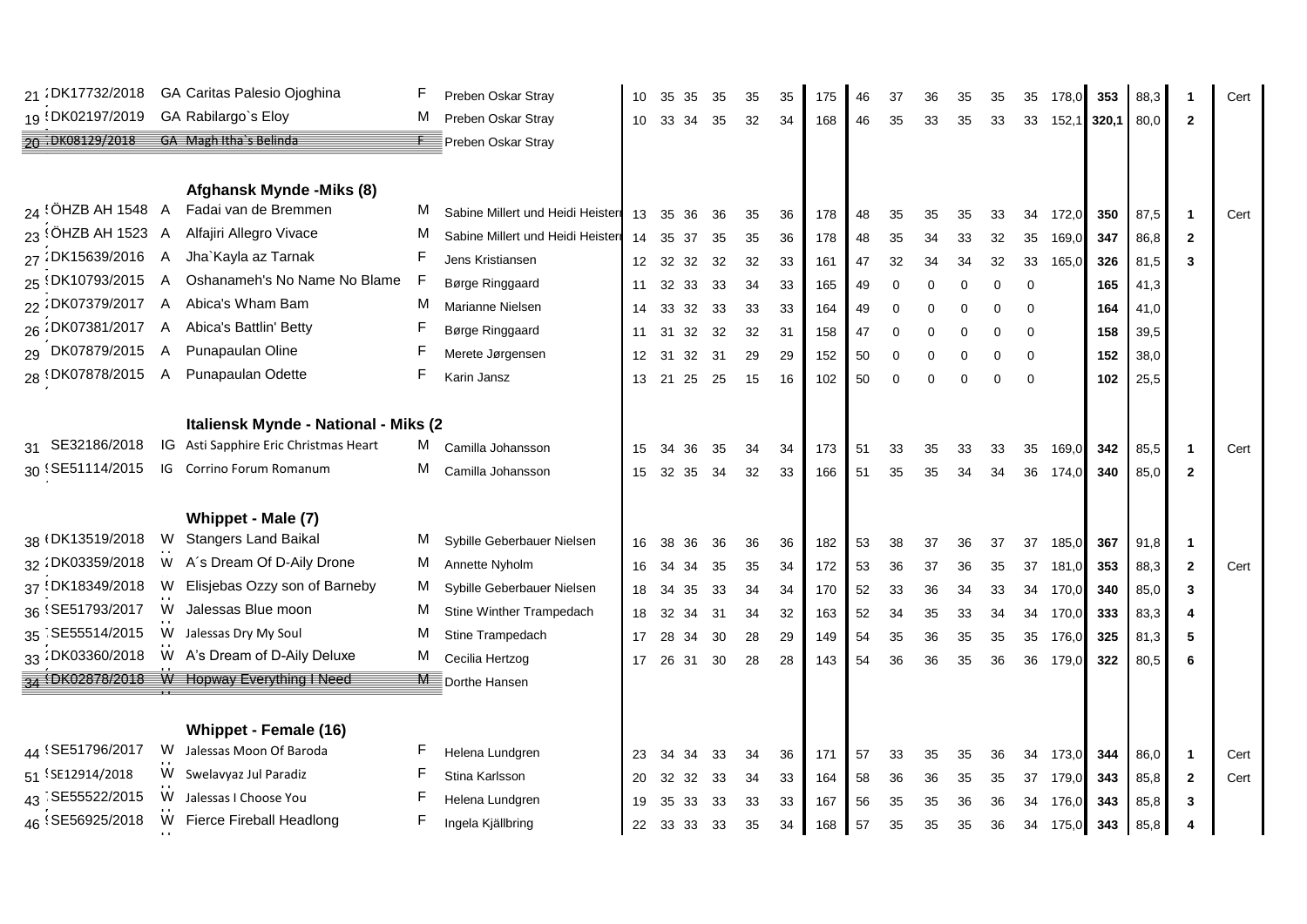| 54 (SE13715/2019) | W | Seamus New Year Diamond                      |              | Åsa Lord                | 19 | 32    | 33  | 33 | 31 | 32 | 161 | 55 | 37 | 36 | 35 | 36 | 36              | 180,0    | 341 | 85,3 | 5                       |              |
|-------------------|---|----------------------------------------------|--------------|-------------------------|----|-------|-----|----|----|----|-----|----|----|----|----|----|-----------------|----------|-----|------|-------------------------|--------------|
| 52 SE59736/2017   | W | Hopway No Better Place                       |              | Ulf o Camilla Persson   | 22 | 33    | 32  | 31 | 35 | 31 | 162 | 55 | 36 | 37 | 35 | 36 | 35              | 179,0    | 341 | 85,3 | 6                       |              |
| 40 (DK19819/2019) | W | Canela de Lobit Azul                         |              | <b>Birgitta Ott</b>     | 25 | 34    | 34  | 32 | 33 | 33 | 166 | 58 | 34 | 36 | 34 | 35 | 35              | 174,0    | 340 | 85,0 | 7                       |              |
| 53 SE15931/2018   | W | Calling You Irma                             |              | Åsa Heldemar            | 20 | 33    | 33  | 34 | 34 | 33 | 167 | 56 | 36 | 35 | 35 | 32 |                 | 34 172,0 | 339 | 84,8 | 8                       |              |
| 41 SE16571/2019   | W | Hopway Shake The Ground                      |              | Camilla Persson         | 24 | 32    | 33  | 32 | 32 | 31 | 160 | 59 | 34 | 35 | 35 | 34 | 35              | 173,0    | 333 | 83,3 | 9                       |              |
| 39 : DK03363/2018 |   | W A's Dream Of D-Aily Desire                 | F            | Annette Nyholm          | 21 | 33    | 33  | 29 | 30 | 31 | 156 | 59 | 34 | 34 | 33 | 34 | 35              | 170,0    | 326 | 81,5 | 10                      |              |
| 50 SE12913/2018   | W | Swelavyaz Jul Zaffran                        | F            | Stina Karlsson          | 21 | 31    | 33  | 29 | 29 | 31 | 153 | 60 | 33 | 34 | 32 | 33 |                 | 34 166,0 | 319 | 79,8 | 11                      |              |
| 49 (Dk10155/2016  | W | Gilda Gardenia Synergy                       |              | Lene Heidemann Olsen    | 23 | 28    | 33  | 31 | 28 | 29 | 149 | 60 | 32 | 33 | 32 | 31 | 34              | 162,0    | 311 | 77,8 | 12                      |              |
| 48 (DK14190/2016  |   | W Dew Verchache Jaspis                       | F            | Kirsten Hastrup Holm    | 24 | 26    | 32  | 32 | 26 | 31 | 147 | 61 | 33 | 33 | 33 | 31 | 33              | 163,0    | 310 | 77,5 | 13                      |              |
|                   |   | 42 SE39142/2014 W Springeldens Tummelisa     | F            | <b>Fredric Karlsson</b> |    |       |     |    |    |    |     |    |    |    |    |    |                 |          |     |      |                         |              |
| 45 / SE25398/2017 |   | W Angel Od Másilka                           | $\mathsf{F}$ | Helna Lundgren          |    |       |     |    |    |    |     |    |    |    |    |    |                 |          |     |      |                         |              |
|                   |   | 47 'SE45289/2013 W Storm Fighter's Anastasia | E            | Ingela Kjällbring       |    |       |     |    |    |    |     |    |    |    |    |    |                 |          |     |      |                         |              |
|                   |   |                                              |              |                         |    |       |     |    |    |    |     |    |    |    |    |    |                 |          |     |      |                         |              |
|                   |   | <b>Whippet -National - Male (11)</b>         |              |                         |    |       |     |    |    |    |     |    |    |    |    |    |                 |          |     |      |                         |              |
| 55 (DK03793/2016) |   | W Hamlet Hamilton Synergi                    |              | M Annette Nyholm        | 26 | 32    | -33 | 32 | 34 | 34 | 165 | 63 | 34 | 34 | 33 | 34 | 35              | 170,0    | 335 | 83,8 | $\mathbf{1}$            | Cert, DKLCCH |
| 64 SE51791/2017   | W | Jalessas Excelsior                           | м            | <b>Tommy Berg</b>       | 29 | 33    | 33  | 33 | 34 | 33 | 166 | 63 | 33 | 33 | 33 | 32 | 34              | 165,0    | 331 | 82,8 | $\mathbf{2}$            |              |
| 63 NO59659/17     | W | <b>Triodames Andante</b>                     | M            | Liz Blomsøy             | 30 | 31    | 32  | 32 | 32 | 33 | 160 | 62 | 34 | 34 | 33 | 34 | 33              | 168,0    | 328 | 82,0 | 3                       |              |
| 62 NO42935/15     | W | Royal Lady's Another Flying Color            | M            | Liz Blomsøy             | 29 | 32    | 33  | 34 | 32 | 34 | 165 | 64 | 32 | 33 | 33 | 32 | 32              | 162,0    | 327 | 81,8 | 4                       |              |
| 58 SE44357/2017   | W | Inner Circles Glow After Dark                | M            | Jessika Granborg        | 28 | 33    | 33  | 31 | 33 | 32 | 162 | 64 | 32 | 33 | 32 | 32 | 33              | 162,0    | 324 | 81,0 | 5                       |              |
| 60 DK11302/2018   | W | Wild and Wicked Futuristic Flyer             | M            | Kristine Madsen         | 28 | 30    | 32  | 32 | 32 | 31 | 157 | 66 | 31 | 32 | 32 | 32 | 32              | 159,0    | 316 | 79,0 | 6                       |              |
| 56 SE17843/2017   | W | Calling You Algot                            | М            | Carina Regborn          | 27 | 31    | 31  | 33 | 31 | 32 | 158 | 65 | 30 | 32 | 32 | 32 | 31              | 157,0    | 315 | 78,8 | 7                       |              |
| 59 SE50994/2016   | W | Chase Me Eddie Vedder                        | м            | Jessika Granborg        | 27 | 32    | 31  | 32 | 33 | 32 | 160 | 62 | 31 | 32 | 31 | 30 | 30 <sup>°</sup> | 154,0    | 314 | 78,5 | 8                       |              |
| 61:DK12896/2015   | W | Peregrinu's Amazing Ascari                   | м            | Kristine Madsen         | 30 | 30    | 31  | 32 | 31 | 32 | 156 | 66 | 32 | 32 | 31 | 30 | 32              | 157,0    | 313 | 78,3 | 9                       |              |
| 57 : DK09588/2016 | W | WalkInthePark Othello                        | М            | Hanne Stilling          | 26 | 30 33 |     | 32 | 31 | 32 | 158 | 65 | 30 | 31 | 31 | 32 |                 | 30 154,0 | 312 | 78,0 | 10                      |              |
|                   |   |                                              |              |                         |    |       |     |    |    |    |     |    |    |    |    |    |                 |          |     |      |                         |              |
|                   |   |                                              |              |                         |    |       |     |    |    |    |     |    |    |    |    |    |                 |          |     |      |                         |              |
|                   |   | <b>Whippet -National - Female (10)</b>       |              |                         |    |       |     |    |    |    |     |    |    |    |    |    |                 |          |     |      |                         |              |
| 74 DK02989/2018   |   | W Tiny Tunes Hello Sunshine                  | F            | Stine Jacobsen          | 33 | 32    | 34  | 33 | 32 | 34 | 165 | 68 | 34 | 33 | 32 | 34 | 34              | 167,0    | 332 | 83,0 | $\overline{\mathbf{1}}$ | Cert         |
| 65 SE34120/2019   | W | Calling You Aqua and Wind                    | F            | Åsa Heldemar            | 31 | 30    | 33  | 32 | 31 | 33 | 159 | 67 | 34 | 34 | 33 | 35 |                 | 34 170,0 | 329 | 82,3 | $\mathbf{2}$            |              |
| 72:DK17792/2018   | W | Galante Whippet Hyacinthe                    |              | Rikke Løvgren           | 34 | 33    | 33  | 32 | 32 | 32 | 162 | 67 | 32 | 33 | 33 | 33 | 35              | 166,0    | 328 | 82,0 | 3                       |              |
| 71:DK18218/2015   | W | <b>Frontrunners Italien Desire</b>           |              | Mette Blach             | 33 | 33    | 33  | 33 | 31 | 33 | 163 | 68 | 31 | 33 | 32 | 32 | 33              | 161,0    | 324 | 81,0 | 4                       |              |
| 68 DK18215/2015   |   | W Frontrunner's Italian Love                 | F            | Eva Therkildsen         | 32 | 31 32 |     | 32 | 31 | 32 | 158 | 69 | 33 | 33 | 33 | 31 |                 | 34 164,0 | 322 | 80,5 | 5                       |              |